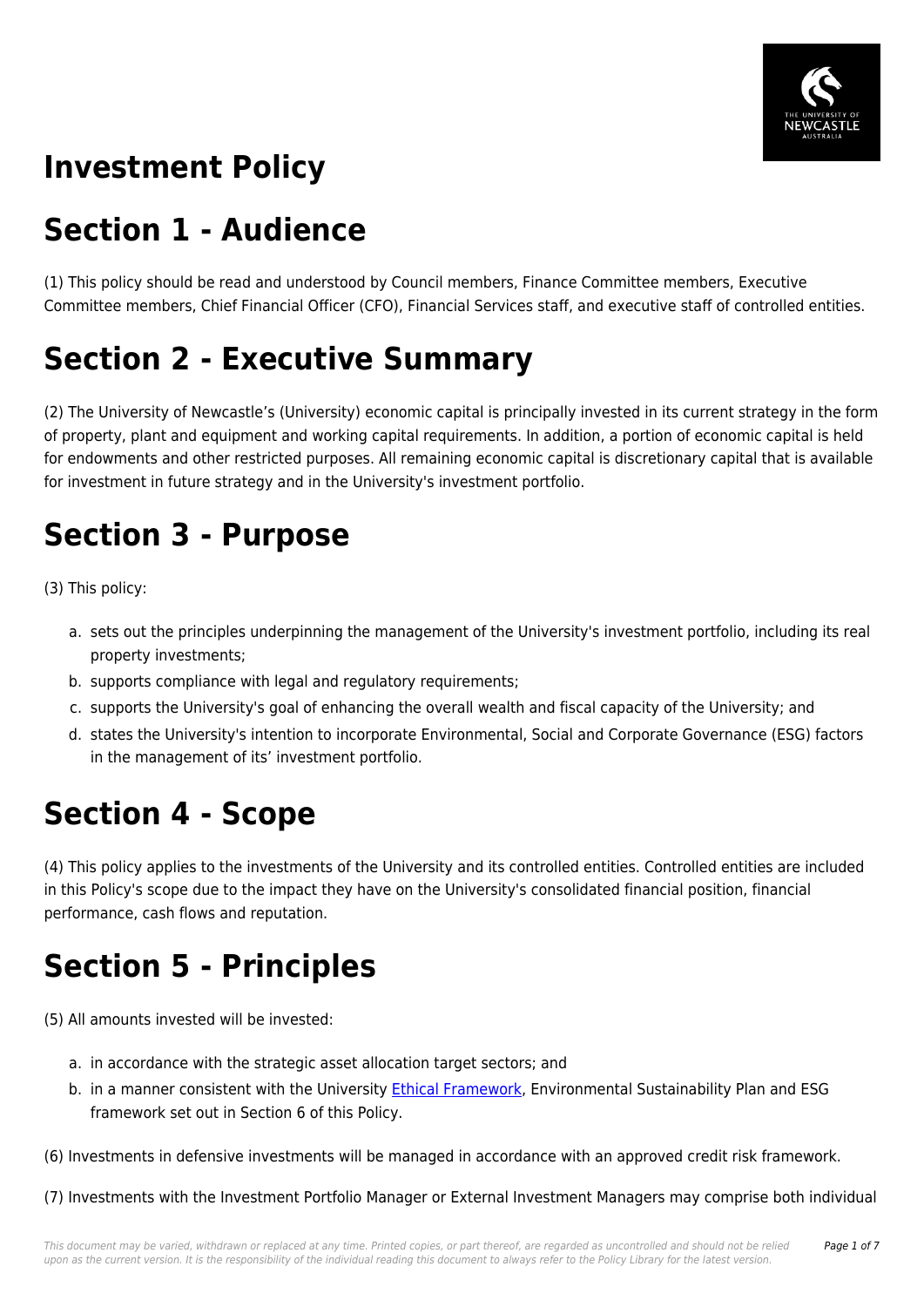investment mandates and co-mingled investment vehicles and:

- a. where it is feasible to do so, the University will seek to facilitate the implementation of relevant ESG considerations and to target tax efficiency where appropriate;
- b. where co-mingled investment vehicles are used, the University will integrate ESG considerations into the due diligence and evaluation processes for selecting the Investment Portfolio Manager and the External Investment Manager, and for the purpose of ongoing monitoring of each manager.

(8) The University will seek to maximise the investment returns of investment assets within specified risk profiles, consistent with international best practice for institutional and endowment capital investment.

(9) The management of the investment portfolio will be consistent with the University meeting its contractual obligations and, when applicable, meeting its duties and obligations as trustee.

(10) The investment returns and risk measures will be regularly assessed against benchmark indices and return objectives, consistent with the investment Strategic asset allocation target sectors.

(11) Investment in real property will be undertaken either:

- a. where it supports the University's strategic plan and statutory object (as defined in the [University of Newcastle](https://policies.newcastle.edu.au/document/view-current.php?id=12) [Act 1989\)](https://policies.newcastle.edu.au/document/view-current.php?id=12);
- b. where it is required to be undertaken by the terms upon which the University acquired or received property.

(12) Separate target returns may be set for real property.

(13) The net investment return on amounts invested in the LTP should exceed the average percentage rate of inflation plus 3.5% to 4.5%, over a full investment cycle exceeding 5 years. The LTP investment portfolio Strategic asset allocation target sectors will comprise a mix of growth investments and defensive investments consistent with achieving its investment return objective.

(14) The net investment return on funds invested in the STP should match the [Bloomberg AusBond Bank Bill Index](https://policies.newcastle.edu.au/download.php?id=166&version=1&associated) return over 12 monthly periods. The STP investment portfolio Strategic asset allocation target sectors will consist of liquid, short term money market instruments denominated in Australian dollars, which is in accordance with the credit risk framework and consistent with meeting its investment return objective.

(15) The University will invest funds approved for capital expenditure through the budget setting process, in Internally Managed Fixed Interest (IMFI) investments. These investments should equal or exceed the Short Term Pool return and be invested within Australian money market instruments and in accordance with the credit risk framework and consistent with meeting its investment return objective.

### **Section 6 - ESG Framework**

(16) The University believes that ESG factors including climate change and public health and safety can impact investment risk and returns and should be considered when choosing investment funds and managers.

(17) As a university committed to leadership in sustainability, the University will seek to understand any material ESG risks embedded in its investments and manage them accordingly. This includes managing any risks that could jeopardise the University's reputation.

(18) The University will only engage an Investment Portfolio Manager and External Investment Managers who will incorporate ESG factors in their investment processes.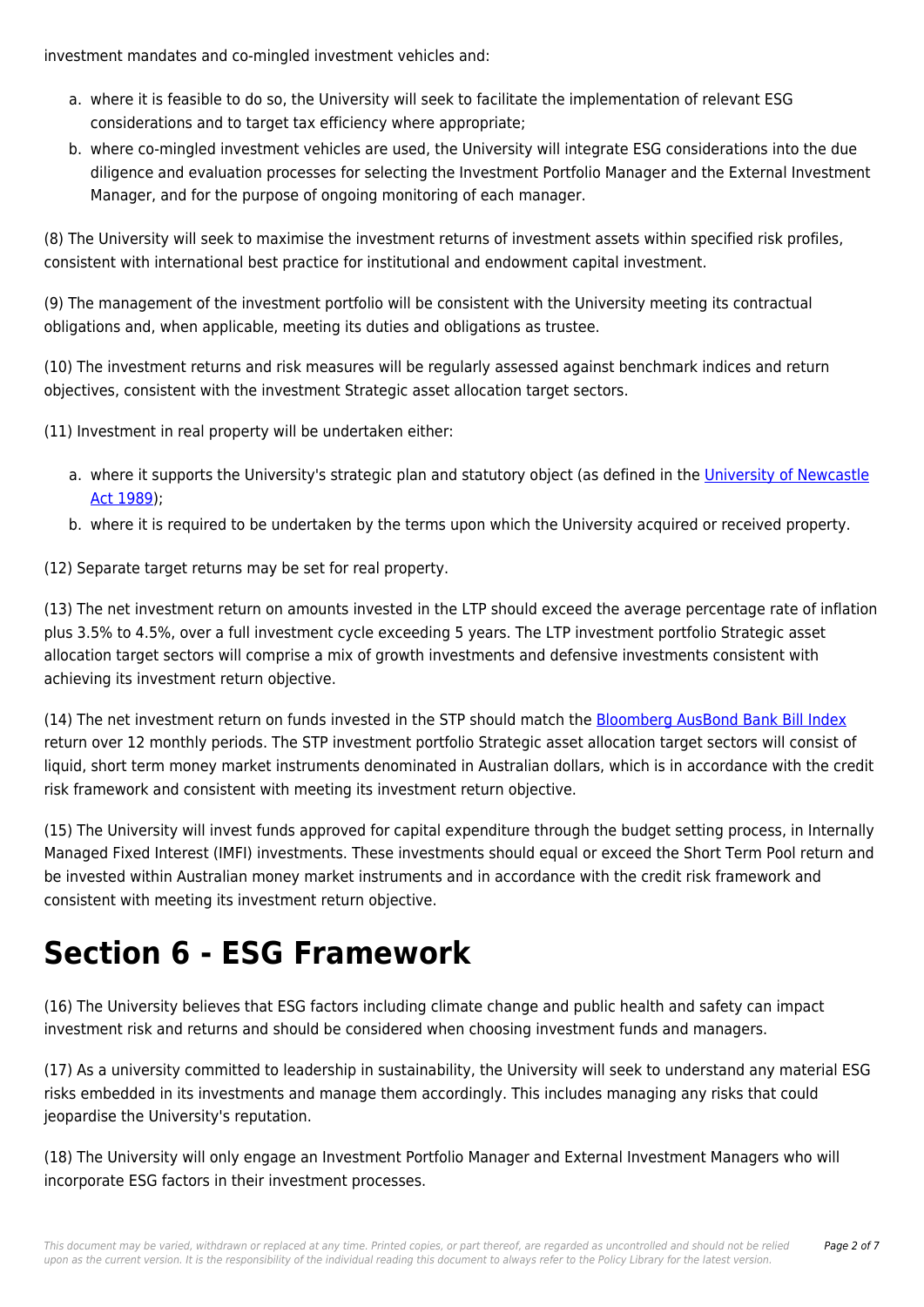(19) The Investment Portfolio Manager will report on and rate the ESG capabilities and performance of the investment managers, including the Investment Portfolio Manager, the External Investment Managers and co-mingled investment vehicles. This will include:

- a. benchmarking managers to encourage improvement of their ESG ratings over time; and
- b. measuring and monitoring the carbon footprint of the University's listed equity investments, with the aim of keeping the carbon footprint below the relevant market indices, and investing in a manner that is consistent with the University's broader sustainability commitments, and the targets underpinning the Paris Agreement to limit global warming to no more than 2 degrees centigrade by 2100.

(20) Some products or services should be excluded from the investment portfolios if they are inconsistent with the University's Principles as outlined in its [Ethical Framework,](https://policies.newcastle.edu.au/document/view-current.php?id=317) provided there is no significant additional investment risk that might jeopardise the investment objective. The University will not knowingly invest in:

- a. entities directly involved in the primary manufacture of complete tobacco products;
- b. entities directly involved in the manufacture of cluster munitions, landmines, biological or chemical weapons (see the [Anti-Personnel Mines Convention Act 1998](https://policies.newcastle.edu.au/directory-summary.php?legislation=55) (Cwth), the 2008 international treaty, '[Convention on](https://policies.newcastle.edu.au/download.php?id=167&version=1&associated) [Cluster Munitions'](https://policies.newcastle.edu.au/download.php?id=167&version=1&associated), the 1975 Convention Against Biological Weapons and the Chemical Weapons Convention of 1997);
- c. entities that are involved in proven, severe and ongoing abuses of human rights or corrupt business practices.

(21) The University will exercise its ownership rights, including share voting rights (or similar), in a manner consistent with its ESG framework and the principles of good stewardship of the assets in which it has invested. This will include:

- a. appointing a specialist proxy voting firm to assist in this function, or ensuring that its Investment Portfolio Manager has done so, where appropriate;
- b. supporting the principles of good governance and a transition to a low carbon economy, which contribute to long term investment value and a sustainable economy;
- c. supporting disclosure by companies of any material exposure to economic, environmental and social sustainability risks and how they manage or intend to manage those risks;
- d. supporting engagement through collaborative initiatives or via its Investment Portfolio Manager or External Investment Managers with corporate entities in which the University is invested, where appropriate, on a range of ESG issues including climate change; and
- e. participating, directly or through agents or collaborative engagement, in the development of policy, regulation, and standard setting.

(22) The University will look to invest in the sustainable industries and businesses of tomorrow, provided these are consistent with its risk appetite and are expected to contribute to the University's long-term investment objectives.

(23) The Investment Portfolio Manager and External Investment Managers (including, as far as possible, managers of co-mingled investment vehicles) will be required to report on ESG matters at least annually. These reports will address:

- a. ESG integration, as represented by the ESG ratings;
- b. any material ESG risk factors, including climate change risks, which could impact investment performance or the University's reputation;
- c. compliance with the exclusions outlined in clause 19 above;
- d. carbon footprint performance over time;
- e. engagement activities;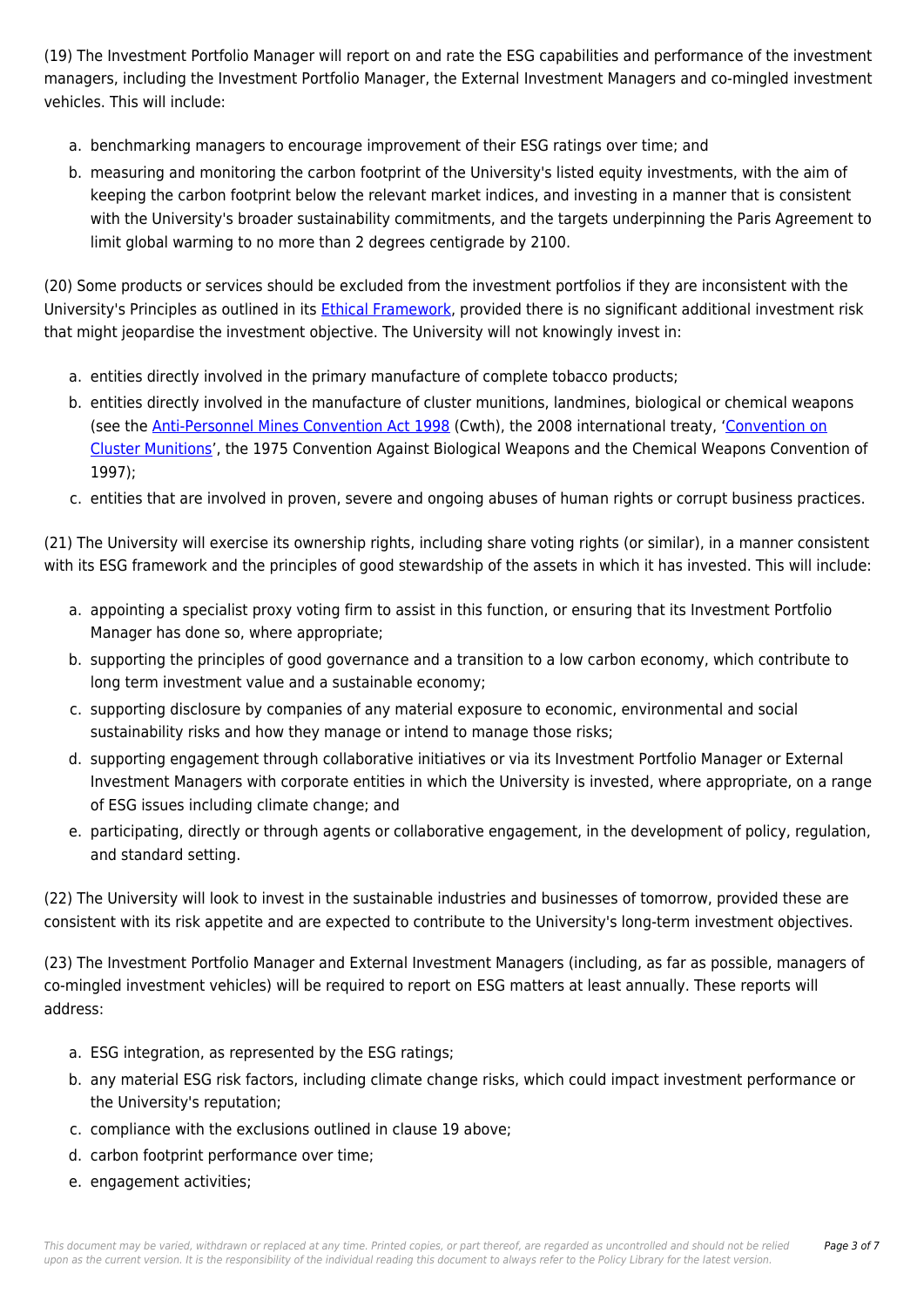f. proxy voting activities.

# **Section 7 - Risk Management**

(24) Investments will be allocated to achieve appropriate diversification to reduce portfolio risk.

(25) Investments will be managed in accordance with the strategic asset allocation target sectors. This framework will be reviewed in consultation with the University's Investment Portfolio Manager at least every three years.

### **Section 8 - Procedures**

(26) The Chief Financial Officer may, by written determination, determine procedures for the implementation of this Policy.

## **Section 9 - Roles and Responsibilities**

| Role                                        | <b>Responsibilities</b>                                                                                                                                                                                                                                                                                                                                                                                                                                                                                                                                                                                                                                                                                                                                                                                                                                                                                                                                                                                                                                                                                                                                                                                                                                                                                                                                                                                                                                                                                                                                                                                                                                                                                                                                        |  |
|---------------------------------------------|----------------------------------------------------------------------------------------------------------------------------------------------------------------------------------------------------------------------------------------------------------------------------------------------------------------------------------------------------------------------------------------------------------------------------------------------------------------------------------------------------------------------------------------------------------------------------------------------------------------------------------------------------------------------------------------------------------------------------------------------------------------------------------------------------------------------------------------------------------------------------------------------------------------------------------------------------------------------------------------------------------------------------------------------------------------------------------------------------------------------------------------------------------------------------------------------------------------------------------------------------------------------------------------------------------------------------------------------------------------------------------------------------------------------------------------------------------------------------------------------------------------------------------------------------------------------------------------------------------------------------------------------------------------------------------------------------------------------------------------------------------------|--|
| Finance Committee (FC)<br>of the<br>Council | (a) monitoring and overseeing the investment activities of the University;<br>(b) approving the appointment and termination of the Investment Portfolio Manager;<br>(c) approving the strategic asset allocation target sectors, following consideration of advice from<br>management and the Investment Portfolio Manager;<br>(d) approving the ESG framework; and<br>(e) reviewing investment reports provided by management.                                                                                                                                                                                                                                                                                                                                                                                                                                                                                                                                                                                                                                                                                                                                                                                                                                                                                                                                                                                                                                                                                                                                                                                                                                                                                                                                |  |
|                                             | The management of the University's investments, including:<br>(a) managing traditional investments;<br>(b) making recommendations to FC about the Strategic asset allocation target sectors;<br>(c) managing direct fixed interest investments for funds approved for capital expenditure within a<br>12 month timeframe;<br>(d) in consultation with the Investment Portfolio Manager, appoint and terminate External<br>Investment Managers managing investments greater than \$50 million;<br>(e) in consultation with the Investment Portfolio Manager, that the appointment and termination<br>of External Investment Managers managing investments of \$50 million or below:<br>i) are within approved strategic asset allocation target sectors; and<br>ii) have an investment grade rating of B+ or higher as assessed by the Investment Portfolio<br>Manager;<br>(e) requesting investment advice from investment consultants;<br>(f) appointing an Investment Portfolio Custodian for the provision of services including investment<br>performance reporting;<br>(g) developing an investment strategy for the University;<br>(h) in consultation with the Investment Portfolio Manager, setting sector benchmarks for<br>performance measurement and evaluation; and<br>(i) providing investment reports and recommendations to FC;<br>(j) providing the financial scorecard detailing forecast and year to date results to Council at each<br>Council cycle;<br>(k) providing lead indicators on a 6 monthly basis, consistent with the Long Term Financial Plan<br>on the capital management subset of trend indicators; and<br>(I) providing regular updates on Management's understanding of the levers that influence<br>investment outcomes. |  |
| Investment Portfolio<br>Custodian           | Subject to the terms of the relevant contractual arrangement, the Investment Portfolio Custodian<br>will be engaged to be responsible for holding the University's investment assets in safe custody.                                                                                                                                                                                                                                                                                                                                                                                                                                                                                                                                                                                                                                                                                                                                                                                                                                                                                                                                                                                                                                                                                                                                                                                                                                                                                                                                                                                                                                                                                                                                                          |  |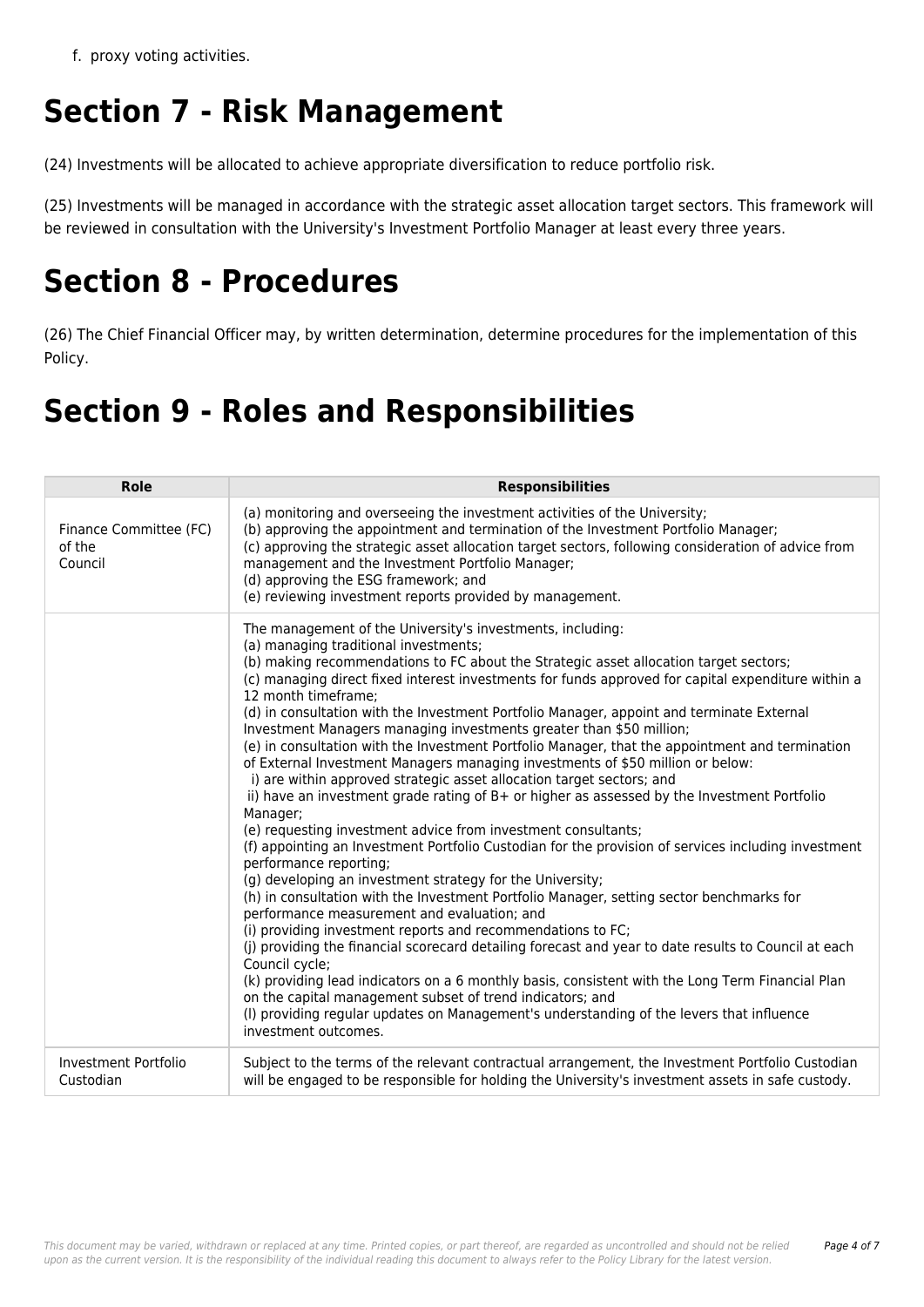| Role                            | <b>Responsibilities</b>                                                                                                                                                                                                                                                                                                                                                                                                                                               |
|---------------------------------|-----------------------------------------------------------------------------------------------------------------------------------------------------------------------------------------------------------------------------------------------------------------------------------------------------------------------------------------------------------------------------------------------------------------------------------------------------------------------|
| Investment Portfolio<br>Manager | Subject to the terms of the relevant contractual arrangement, the Investment Portfolio Manager<br>will be engaged to assist Management in:<br>(a) developing and refining the Strategic asset allocation target sectors;<br>(b) managing investments;<br>(c) identifying, selecting and monitoring external investment managers;<br>(d) specific portfolio modelling;<br>(e) performance monitoring;<br>(f) developing and implementing the integrated ESG framework; |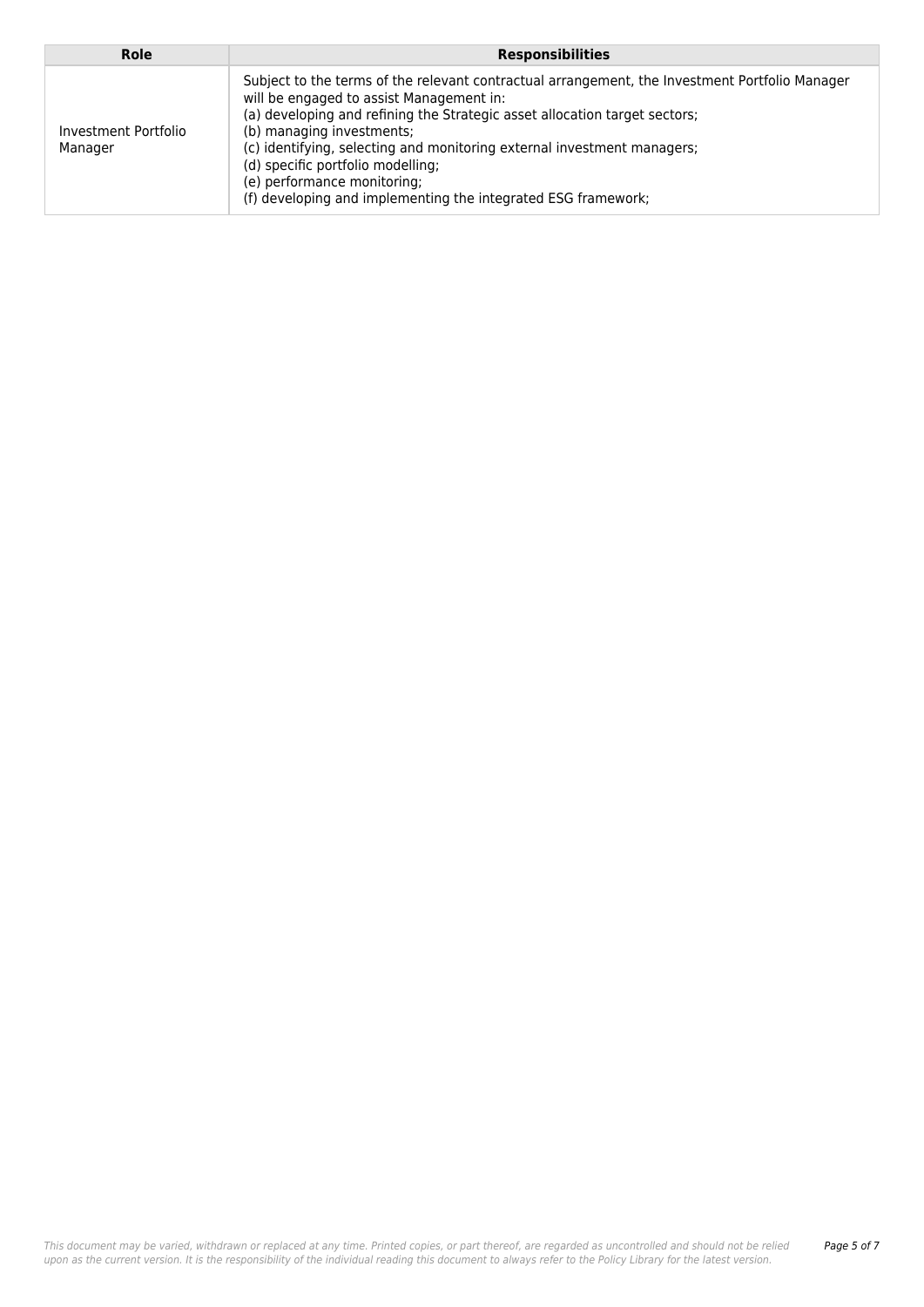#### **Status and Details**

| <b>Status</b>             | Current                                                                                       |
|---------------------------|-----------------------------------------------------------------------------------------------|
| <b>Effective Date</b>     | 19th October 2020                                                                             |
| <b>Review Date</b>        | 8th October 2021                                                                              |
| <b>Approval Authority</b> | <b>Finance Committee</b>                                                                      |
| <b>Approval Date</b>      | 9th October 2020                                                                              |
| <b>Expiry Date</b>        | Not Applicable                                                                                |
| <b>Enquiries Contact</b>  | Paula Johnston<br><b>Chief Financial Officer</b><br>02 4055 3099<br><b>Financial Services</b> |

#### **Glossary Terms and Definitions**

**"Staff"** - Means a person who was at the relevant time employed by the University and includes professional and academic staff of the University, by contract or ongoing, as well as conjoint staff but does not include visitors to the University.

**"Controlled entity"** - Has the same meaning as in section 16A of the University of Newcastle Act 1989.

**"University"** - The University of Newcastle, a body corporate established under sections 4 and 5 of the University of Newcastle Act 1989.

**"Discretionary capital"** - The University's non-restricted assets and includes endowment assets and real property assets not allocated to a specific purpose, accumulated reserves, and provisions.

**"Asset"** - Any tangible or intangible item (or group of items) that the University owns, or has a legal or other right to control and exploit to obtain financial or other economic benefits.

**"ESG framework"** - The system of incorporating ESG considerations into the evaluation of manager selection or the determination of investment strategy.

**"Defensive investments"** - Investments in cash and fixed interest securities.

**"Credit risk framework"** - The credit limits approved by Finance Committee based upon rating agency credit ratings for different categories of defensive investments.

**"Investment Portfolio Manager"** - A consultant approved by Finance Committee and appointed under an investment advice and management agreement to advise on and manage the University's investment portfolio.

**"External Investment Manager"** - A party external to the University appointed to manage investments under an investment management agreement, managed investment schemes or partnerships.

**"Individual investment mandate"** - An investment with the Investment portfolio manager or an External investment manager in which the University's investments are held directly for the benefit of the University and are not co-mingled with investment amounts of other parties.

**"Co-mingled investment vehicle"** - Investment vehicle with an External investment manager in which the investment amounts of multiple parties are pooled, and parties share in the investment returns of the pool of assets